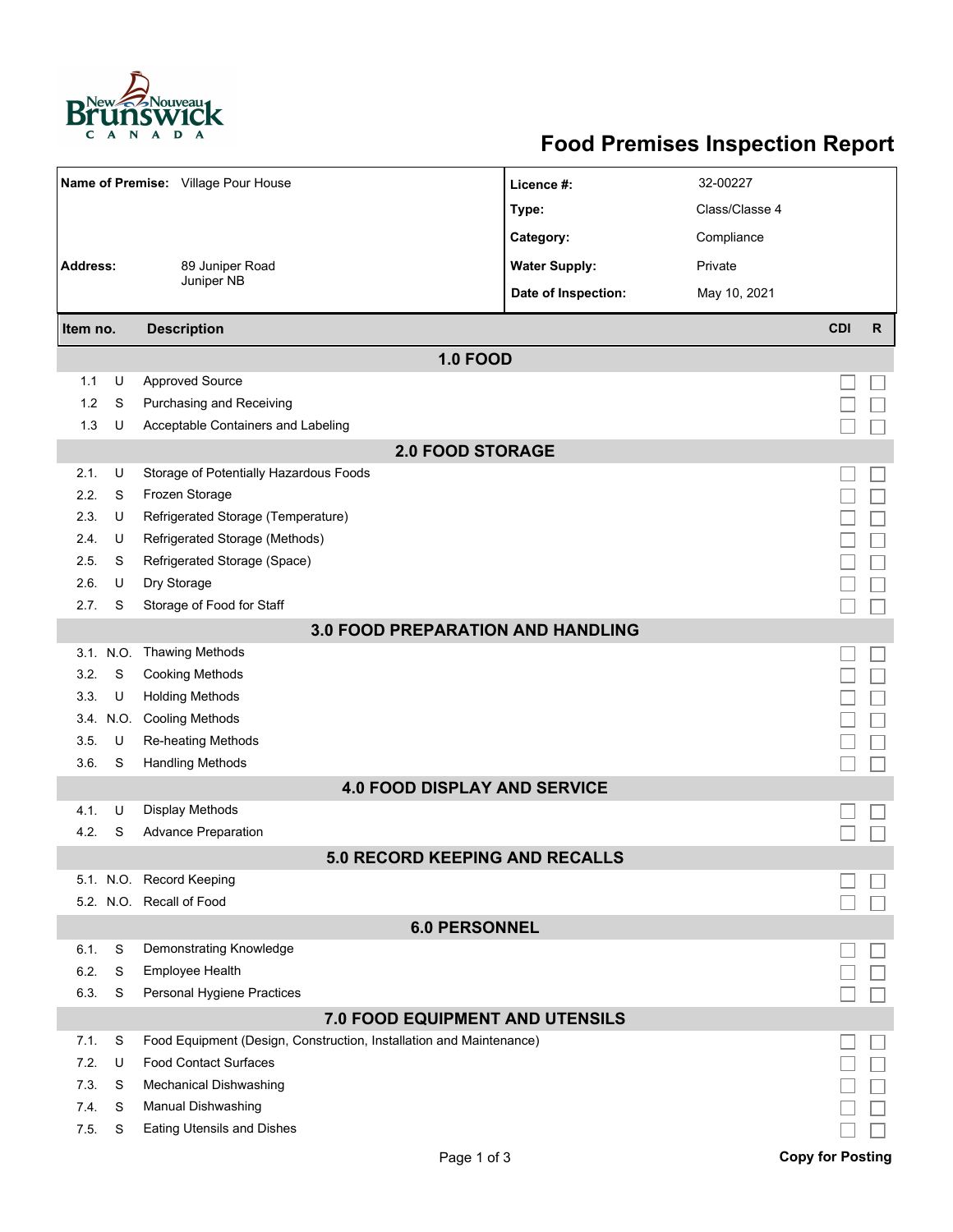

## **Food Premises Inspection Report**

|                                    | <b>Name of Premise:</b>         |             | Village Pour House                                                                                                                                                                                                                                                                                               | Licence #: | 32-00227                |  |  |  |
|------------------------------------|---------------------------------|-------------|------------------------------------------------------------------------------------------------------------------------------------------------------------------------------------------------------------------------------------------------------------------------------------------------------------------|------------|-------------------------|--|--|--|
| <b>8.0 CLEANING AND SANITIZING</b> |                                 |             |                                                                                                                                                                                                                                                                                                                  |            |                         |  |  |  |
| 8.1.                               | U                               |             | <b>Cleaning and Sanitizing</b>                                                                                                                                                                                                                                                                                   |            |                         |  |  |  |
| 8.2.                               | U                               |             | Detergents and Chemical Use and Storage                                                                                                                                                                                                                                                                          |            |                         |  |  |  |
|                                    |                                 |             | <b>9.0 SANITARY FACILITIES</b>                                                                                                                                                                                                                                                                                   |            |                         |  |  |  |
| 9.1.                               | S                               | Washroom(s) |                                                                                                                                                                                                                                                                                                                  |            |                         |  |  |  |
| 9.2.                               | S                               |             | Hand Washing Station(s)                                                                                                                                                                                                                                                                                          |            |                         |  |  |  |
|                                    | 10.0 FLOORS, WALLS AND CEILINGS |             |                                                                                                                                                                                                                                                                                                                  |            |                         |  |  |  |
| 10.1.                              | S                               |             | Floors (Construction and Maintenance)                                                                                                                                                                                                                                                                            |            |                         |  |  |  |
| 10.2.                              | S                               |             | Walls (Construction and Maintenance)                                                                                                                                                                                                                                                                             |            |                         |  |  |  |
| 10.3.                              | S                               |             | Ceilings (Constructions and Maintenance)                                                                                                                                                                                                                                                                         |            |                         |  |  |  |
|                                    |                                 |             | <b>11.0 WATER SUPPLY AND WASTE DISPOSAL</b>                                                                                                                                                                                                                                                                      |            |                         |  |  |  |
| 11.1.                              | S                               |             | Water (Quality and Quantity)                                                                                                                                                                                                                                                                                     |            |                         |  |  |  |
| 11.2.                              | S                               |             | Sewage Disposal                                                                                                                                                                                                                                                                                                  |            |                         |  |  |  |
| 11.3.                              | S                               |             | Solid Waste Handling                                                                                                                                                                                                                                                                                             |            |                         |  |  |  |
|                                    |                                 |             | <b>12.0 LIGHTING AND VENTILATION</b>                                                                                                                                                                                                                                                                             |            |                         |  |  |  |
| 12.1.                              | S                               | Lighting    |                                                                                                                                                                                                                                                                                                                  |            |                         |  |  |  |
| 12.2.                              | S                               | Ventilation |                                                                                                                                                                                                                                                                                                                  |            |                         |  |  |  |
|                                    |                                 |             | <b>13.0 GENERAL</b>                                                                                                                                                                                                                                                                                              |            |                         |  |  |  |
| 13.1.                              | S                               | Licence     |                                                                                                                                                                                                                                                                                                                  |            |                         |  |  |  |
| 13.2.                              | S                               |             | <b>Rodent and Insect Control</b>                                                                                                                                                                                                                                                                                 |            |                         |  |  |  |
| 13.3.                              | S                               |             | Other Infractions/Hazards                                                                                                                                                                                                                                                                                        |            |                         |  |  |  |
|                                    |                                 |             | N.O. - Not Observed; S - Satisfactory ; U - Unsatisfactory MI - Minor infraction; MA - Major infraction; CR - Critical infraction, CDI - Corrected During<br>Inspection, R - Repeated infraction                                                                                                                 |            |                         |  |  |  |
|                                    |                                 |             | <b>OBSERVATIONS AND CORRECTIVE ACTIONS</b>                                                                                                                                                                                                                                                                       |            |                         |  |  |  |
| Item                               |                                 | MI /MA/ CR  | Remarks                                                                                                                                                                                                                                                                                                          |            | Date for correction     |  |  |  |
| 1.1                                |                                 | МI          | Foods shall be purchased from approved or regulated sources with the exception of fresh fish, fruits<br>and vegetables bought directly from a primary producer, or as approved through the MOH Approved<br>source process<br>Observations: Frozen homemade jam<br><b>Comment: Remove from premise or discard</b> |            | May 27, 2021            |  |  |  |
| 1.3                                |                                 | MI          | Any prepared potentially hazardous foods wrapped in packages or stored in containers shall be<br>labeled with the date of preparation                                                                                                                                                                            |            | May 27, 2021            |  |  |  |
|                                    |                                 |             | <b>Comment: Inconsistent with labeling and dating</b>                                                                                                                                                                                                                                                            |            |                         |  |  |  |
| 2.1.                               |                                 | МA          | All potentially hazardous foods shall be stored at or below 40 $\degree$ C or at or at or above 60 $\degree$ C                                                                                                                                                                                                   |            | May 27, 2021            |  |  |  |
|                                    |                                 |             | Comment: Cut fries are to be stored at or below 4oC                                                                                                                                                                                                                                                              |            |                         |  |  |  |
| 2.3.                               |                                 | МA          | Temperatures shall be recorded at least 2 times daily at acceptable intervals during operation and logs<br>shall be easily accessible for review by inspectors                                                                                                                                                   |            | May 27, 2021            |  |  |  |
|                                    |                                 |             | Comment: No temp logs recorded since Apr 10 for one unit, and Nov for another unit                                                                                                                                                                                                                               |            |                         |  |  |  |
| 2.4.                               |                                 | МA          | Foods shall be stored in a manner to prevent cross contamination (e.g. no raw above cooked, not<br>directly on floor)                                                                                                                                                                                            |            | May 27, 2021            |  |  |  |
|                                    |                                 |             | Observations: Raw food shall be stored below ready-to-eat<br><b>Comment: Raw hamburger shall be stored below sauces</b>                                                                                                                                                                                          |            |                         |  |  |  |
| 2.6.                               |                                 | MI          | Foods shall be stored in a manner to prevent cross contamination (stored in impervious containers<br>once opened, scoops kept out of bins, not directly on floor)                                                                                                                                                |            | May 27, 2021            |  |  |  |
|                                    |                                 |             | Page 2 of 3                                                                                                                                                                                                                                                                                                      |            | <b>Copy for Posting</b> |  |  |  |